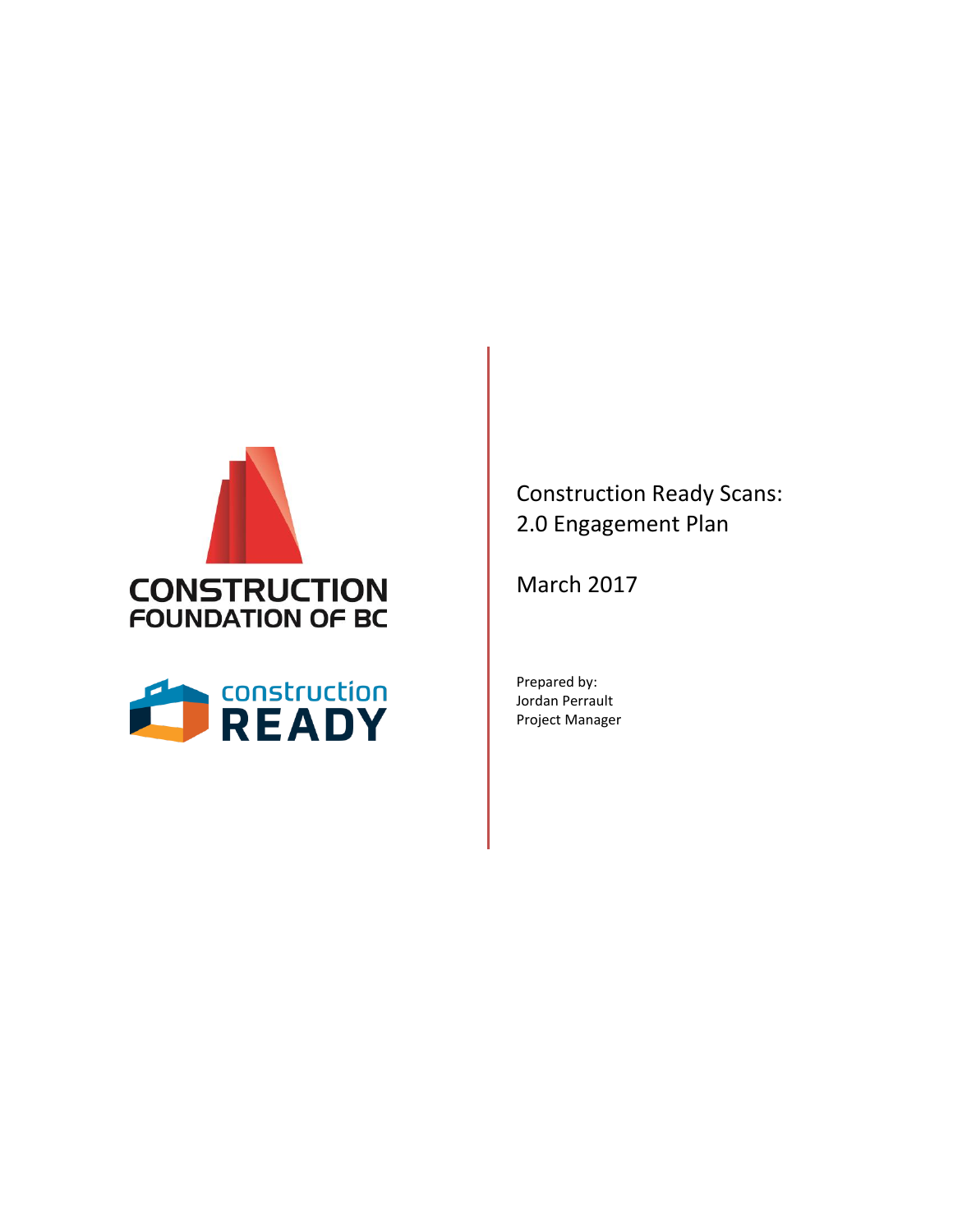# Summary

The intention of this plan is to identify the overall engagement plan and key tactics, as well as to inventory initial contacts in the Northern BC and Lower Mainland regions as well as 5 First Nations Communities.

The completion of environmental scans will utilize a common format in each area. This includes:

- 1. Distance survey of education opportunities and transition supports.
- 2. Follow up phone and in person interviews to develop clarity.
- 3. Forums to update those stakeholders who participated in the 2015 provincial forums, as well as invite new stakeholders to the table (Lower Mainland and North only).
- 4. Roundtables with educators and employers to build awareness of existing materials and identify potential implementation strategies.
- 5. School visits and youth roundtables to build an understanding of youth experiences and awareness of construction careers.

An initial high level scan of district activity will build on work previously completed, and include updated lines of inquiry that have emerged through the piloting of the Construction Ready initiative. Follow up community visits will build a deeper awareness of potential partnerships, collaborations, and gaps.

The primary launching point for the North and Lower Mainland will be the core centres. Additionally, remote locations will be identified with the intention of mapping out how Construction Ready, in collaboration with other organizations and programs, can adapt programming to meet local needs.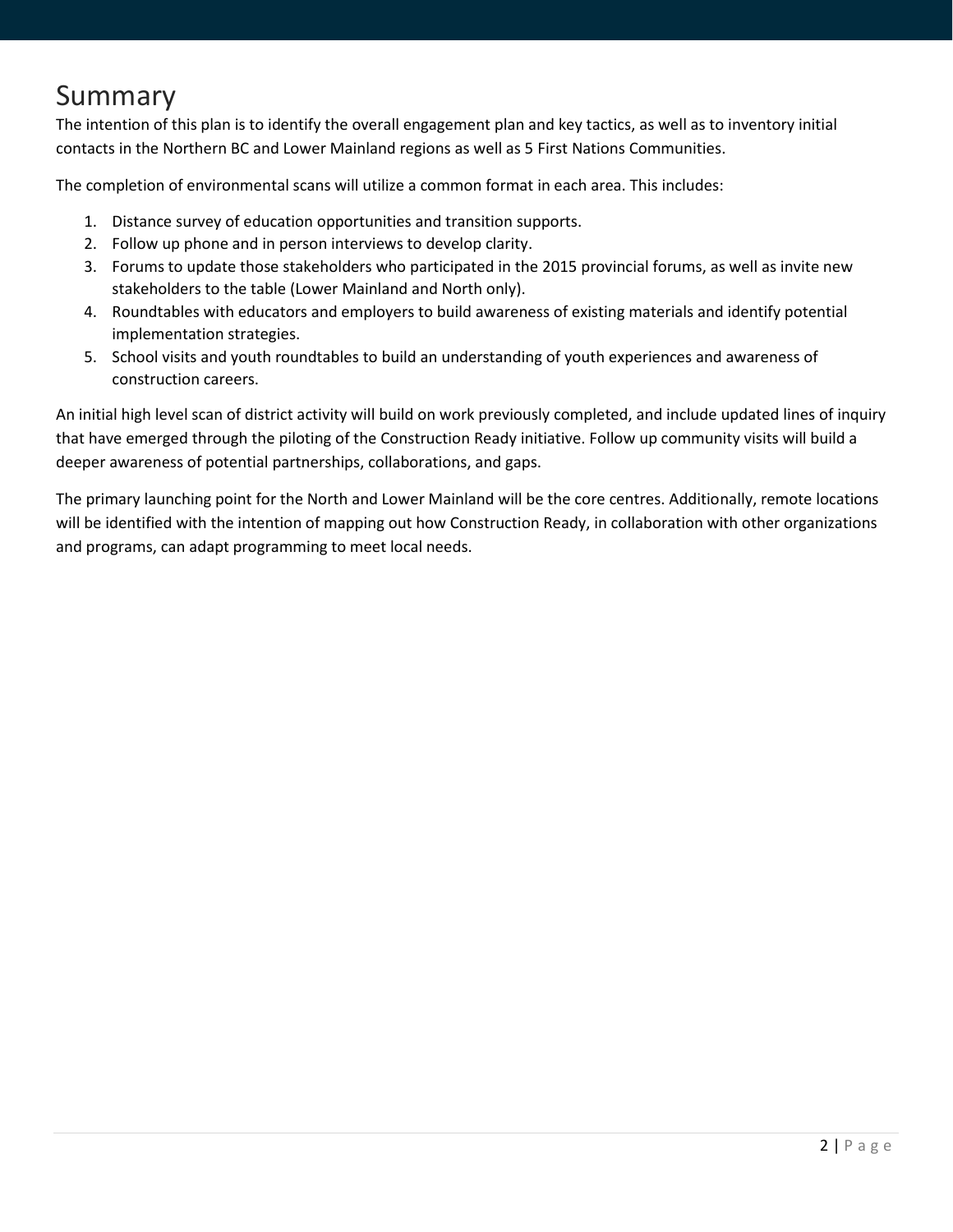# **Table of Contents**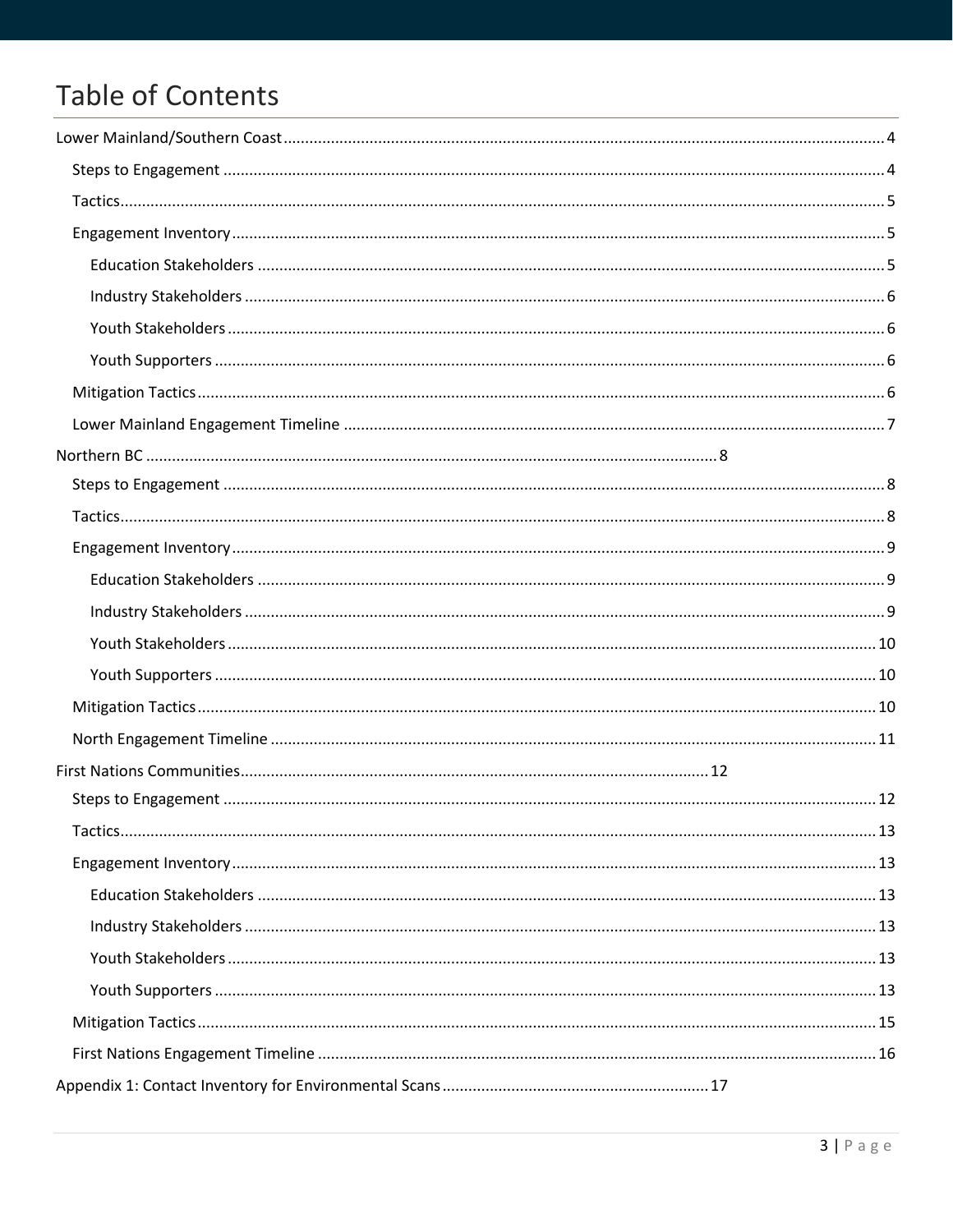# <span id="page-3-0"></span>Lower Mainland/Southern Coast

The Lower Mainland and Southern Coast areas encompass potentially 18 school districts from Powell River to Hope. While an in depth look at all districts is not feasible within the scope of this scan, an initial high level investigation of the school based option in all 18 will be initiated, with further analysis of 5 key communities completed.

The 18 districts include:

- 1. SD 35 Langley
- 2. SD 36 Surrey
- 3. SD 37 Delta
- 4. SD 38 Richmond
- 5. SD 39 Vancouver
- 6. SD 40 New Westminster
- 7. SD 41 Burnaby
- 8. SD 42 Maple Ridge-Pitt Meadows
- 9. SD 43 Coquitlam
- 10. SD 44 North Vancouver
- 11. SD 45 West Vancouver
- 12. SD 46 Sunshine Coast
- 13. SD 47 Powell River
- 14. SD 48 Sea to Sky
- 15. SD 33 Chilliwack
- 16. SD 34 Abbotsford
- 17. SD 75 Mission
- 18. SD 78 Fraser-Cascade

This region represents upwards of 60% of the overall BC construction industry and contains significant demographic, geographical and economic variation that will affect awareness of, and relationship with, the construction sector and employment.

Completion of the environmental scan will involve an initial outreach by distance, including a survey and follow up phone interviews. Based on these results, up to 5 roundtables with employers and/or educators, a forum for both, and school visits will occur.

### <span id="page-3-1"></span>Steps to Engagement

The following will form the basis of engagement in this region:

- 1. Inventory of known employment and education stakeholders as well as other program partners (Initiated in this plan)
- 2. Distance Outreach
	- a. Survey
	- b. Follow up Interviews
- 3. Inventory 5 Communities to Follow Up
- 4. Community Outreach and Local Planning Sessions
- 5. Complete Readiness Ranking and Implementation Plan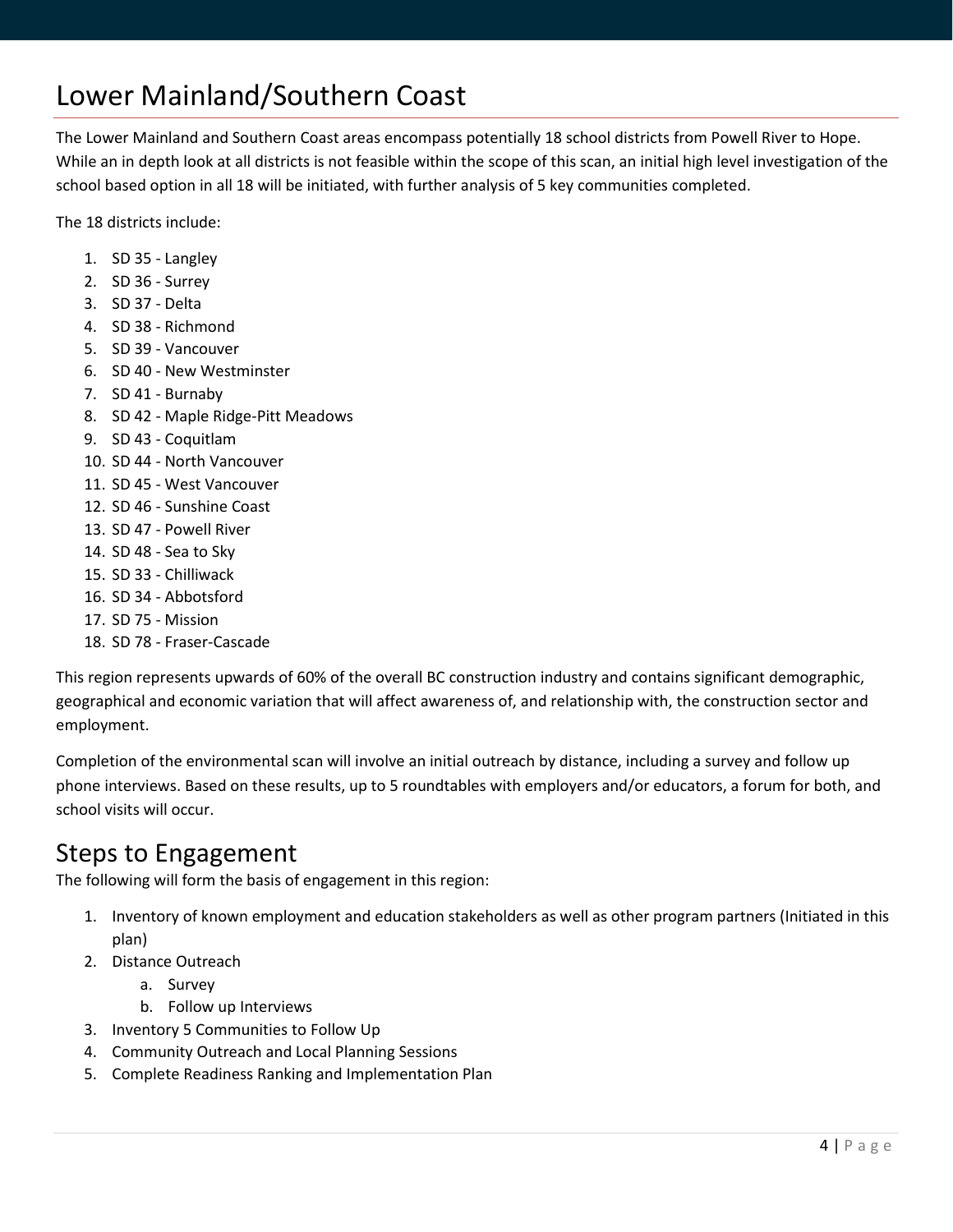## <span id="page-4-0"></span>Tactics

The following key tactics will be used to engage stakeholders in this region:

| <b>Tactic</b>                                     | Involves                                                                                              | Description                                                                                                                                               |
|---------------------------------------------------|-------------------------------------------------------------------------------------------------------|-----------------------------------------------------------------------------------------------------------------------------------------------------------|
| Readiness Survey with<br>Educators                | <b>CFBC Staff Lead</b>                                                                                | Conducted online                                                                                                                                          |
| Follow up for clarification<br>and key interviews | <b>CFBC Staff Lead</b>                                                                                | Conducted by phone, or in person when<br>possible.                                                                                                        |
| <b>Educator and Employer</b><br>Forum             | <b>Employers, Educators</b><br>and representatives<br>from potential partner<br>programs/initiatives. | A follow up plenary to the event in 2015.<br>Individuals who participated will be invited<br>to meet for an update and discuss<br>implementation options. |
| <b>VRCA Employer Roundtable</b>                   | <b>VRCA Education</b><br>Committee                                                                    | A roundtable with employer<br>representatives from Vancouver Regional<br>Construction Association will be held in<br>April.                               |
| <b>Employer Roundtables</b>                       | Employers in 2<br>additional<br>communities                                                           | A roundtable discussion with employers<br>either interested or actively engaged with<br>high school programming                                           |
| Educator Roundtable(s)                            | <b>Career Educators</b><br><b>Tech Ed teachers</b>                                                    | Where possible, conversation with<br>educators at existing gatherings will be<br>conducted.                                                               |
| <b>School Visits</b>                              | CFBC Lead, Career<br>Coordinators, Students<br>in School                                              | School visits will be arranged as an<br>opportunity to engage students. The aim<br>will be to start with Project Shop Class<br>recipients.                |

# <span id="page-4-1"></span>Engagement Inventory

### <span id="page-4-2"></span>Education Stakeholders

Education stakeholders are the primary in school contacts who can identify what activities currently exist within the district to support student transitions. They are also the primary gatekeepers for in-school youth. An initial list of who will be contacted in each district is attached as an appendix.

- Career Coordinators: Connecting with career coordinators will rely on reaching out to existing contacts developed through the Construction Ready pilot and Project Shop Class initiative. As well, regional meetings of career educators will occur in the timeline of this scan and efforts will be made to attend these.
- Shoulder Tappers (if different than coordinators): The roll out of the Shoulder Tapper role in schools has coincided with the pilot in the Okanagan and South Island and these individuals have proven to be crucial allies in implementation.
- District Career or Trades Principals/Directors (where present): Some of these individuals are present in districts with locally developed career programming (Surrey, Powell River, etc.)
- Tech Teacher LSA Coordinators/District Reps: Through the initial pilot it has been identified that shop class and tech teachers are a critical link to youth engaged in applied learning. The scan of the Lower Mainland will account for this dynamic by inviting LSA coordinators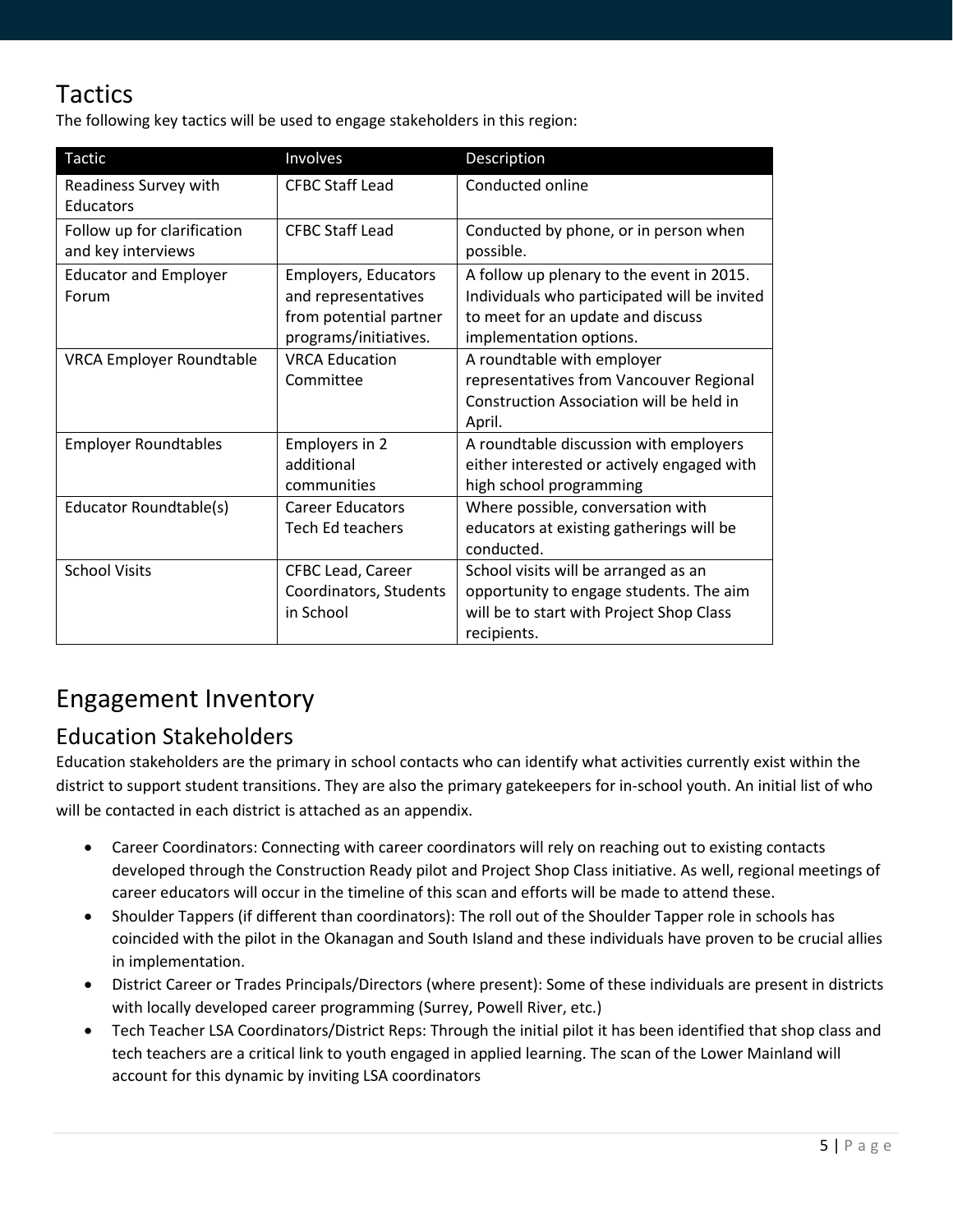Additional outreach to post secondary partners will occur either as an invitation to education roundtables, or through individual interviews.

### <span id="page-5-0"></span>Industry Stakeholders

Through the Vancouver Regional Construction Association's Education Committee several opportunities to connect with industry champions have been identified. Engaging industry stakeholders is intended to generate two outcomes. The first is to gather advice for developing implementation strategies, and second is to generate support for implementation which includes employer led outreach and apprenticeship. In this region, the following will occur:

- 1. Forum with employers and educators.
- 2. Roundtable with the VRCA Education Committee
- 3. Individual interviews with industry champions including employers and industry organizations.

### <span id="page-5-1"></span>Youth Stakeholders

Outreach to youth will form a key part of the environmental scan of this region. The intention is to gather an initial inventory of actions and activities that are not reflected in FutureBuilder, as well as to have them identify their own pathway through school and into employment. Engagement with youth will start with schools that were recipients of Project Shop Class grants, but may include key schools identified from surveying educators.

#### <span id="page-5-2"></span>Youth Supporters

Several organizations, such as the Industry Training Authority and Skills BC, are engaged with supporting students in school to discover trades. It is intended to reach out to key supporters where available to ensure that no duplication of service occurs.

### <span id="page-5-3"></span>Mitigation Tactics

Based on initial research the key challenges to completion of a scan for this region include:

- a. Large population over a diverse geographic and socio-economic area.
- b. Strategies reflect large companies, not small to medium sized employers. The initial scan of employer contacts suggests that most of the companies identified represent large sized general or trade contractors. This will likely impact the development of implementation strategies.

The following tactics will be employed to address this:

a. The issue of a large population will be addressed by starting with the distance scan. From there, in person engagement will be divided into 4 regional focusses: Vancouver (includes Richmond, Coquitlam and Burnaby), South Mainland (Delta to Abbotsford), Fraser Valley (Mission, Chilliwack to Hope), and Rural Coast (Sunshine Coast to Sea to Sky).

Using these areas will enable planning to occur in a more targeted geographical way.

b. Outreach to small and medium sized companies will be achieved through our Construction Association partners (VRCA) as well as by encouraging educators to invite their key industry partners to any forum or roundtable held.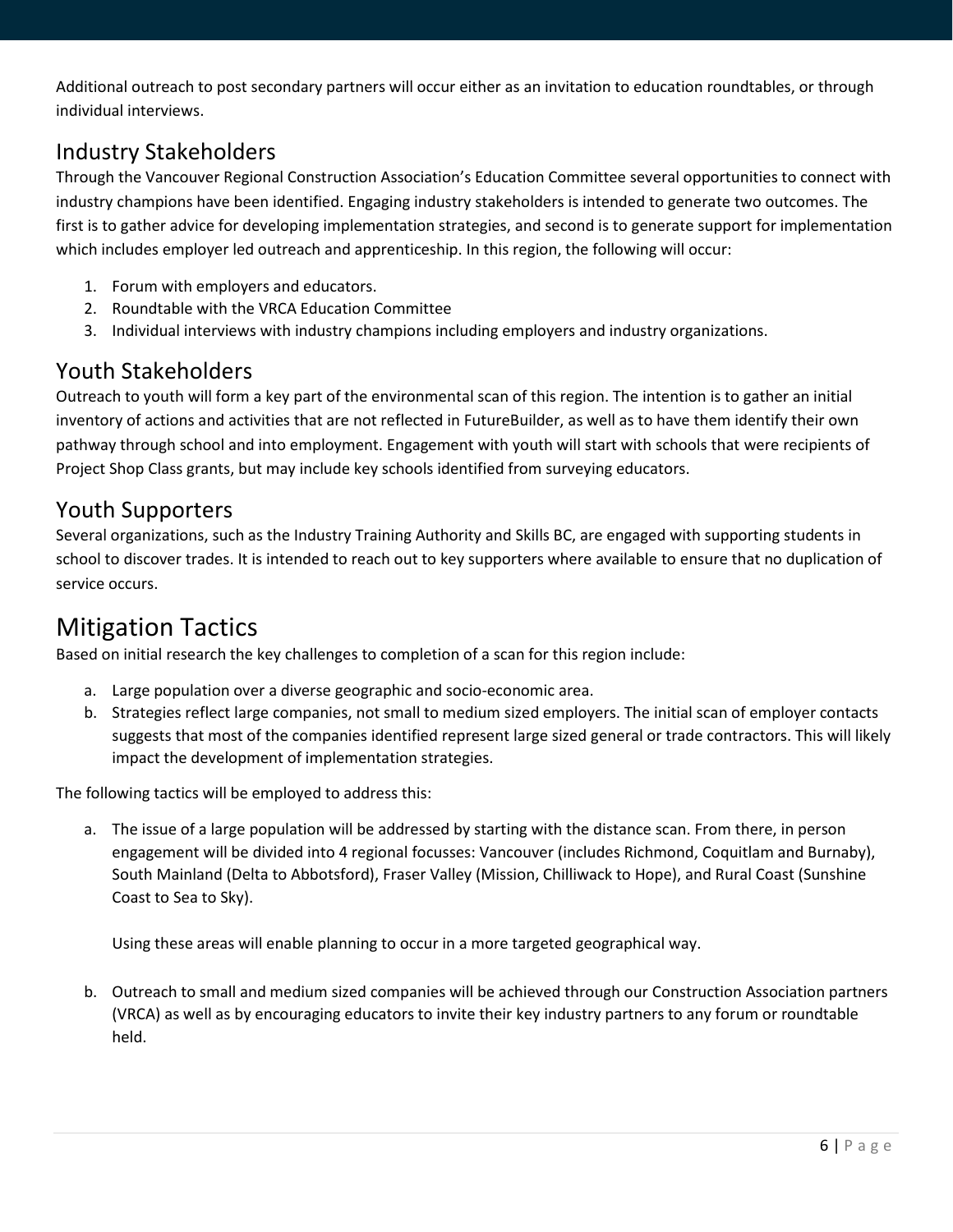# <span id="page-6-0"></span>Lower Mainland Engagement Timeline

This region has been divided into 4 smaller areas:

- Vancouver (includes North and West Van., Vancouver, Richmond, Coquitlam and Burnaby)
- South Mainland (Delta to Abbotsford)
- **•** Fraser Valley (Mission, Chilliwack to Hope)
- Rural Coast (Sunshine Coast to Sea to Sky).

The following community visits are planned.

| Month | Region               | Community           | Activities                         |
|-------|----------------------|---------------------|------------------------------------|
| April | <b>Rural Coast</b>   | <b>Powell River</b> | <b>Education Roundtable</b>        |
| April | <b>Rural Coast</b>   | <b>Powell River</b> | School Visit - Youth Roundtable    |
|       |                      |                     |                                    |
| May   | Vancouver            | Vancouver           | <b>VRCA Employer Roundtable</b>    |
| May   | Vancouver            | Vancouver           | School Visit - Youth Roundtable    |
| May   | Vancouver            | Burnaby             | <b>Employer and Educator Forum</b> |
|       |                      |                     |                                    |
| May   | South Mainland       | Surrey              | <b>Education Roundtable 1</b>      |
| May   | South Mainland       | Surrey              | School Visit - Youth Roundtable 2  |
| May   | South Mainland       | Langley             | <b>Employer Roundtable</b>         |
| May   | South Mainland       | Abbotsford          | School Visit - Youth Roundtable 1  |
| May   | South Mainland       | Abbotsford          | <b>Education Roundtable 2</b>      |
|       |                      |                     |                                    |
| June  | <b>Fraser Valley</b> | <b>TBD</b>          | <b>Education Roundtable</b>        |
| June  | <b>Fraser Valley</b> | <b>TBD</b>          | School Visit - Youth Roundtable    |
|       |                      |                     |                                    |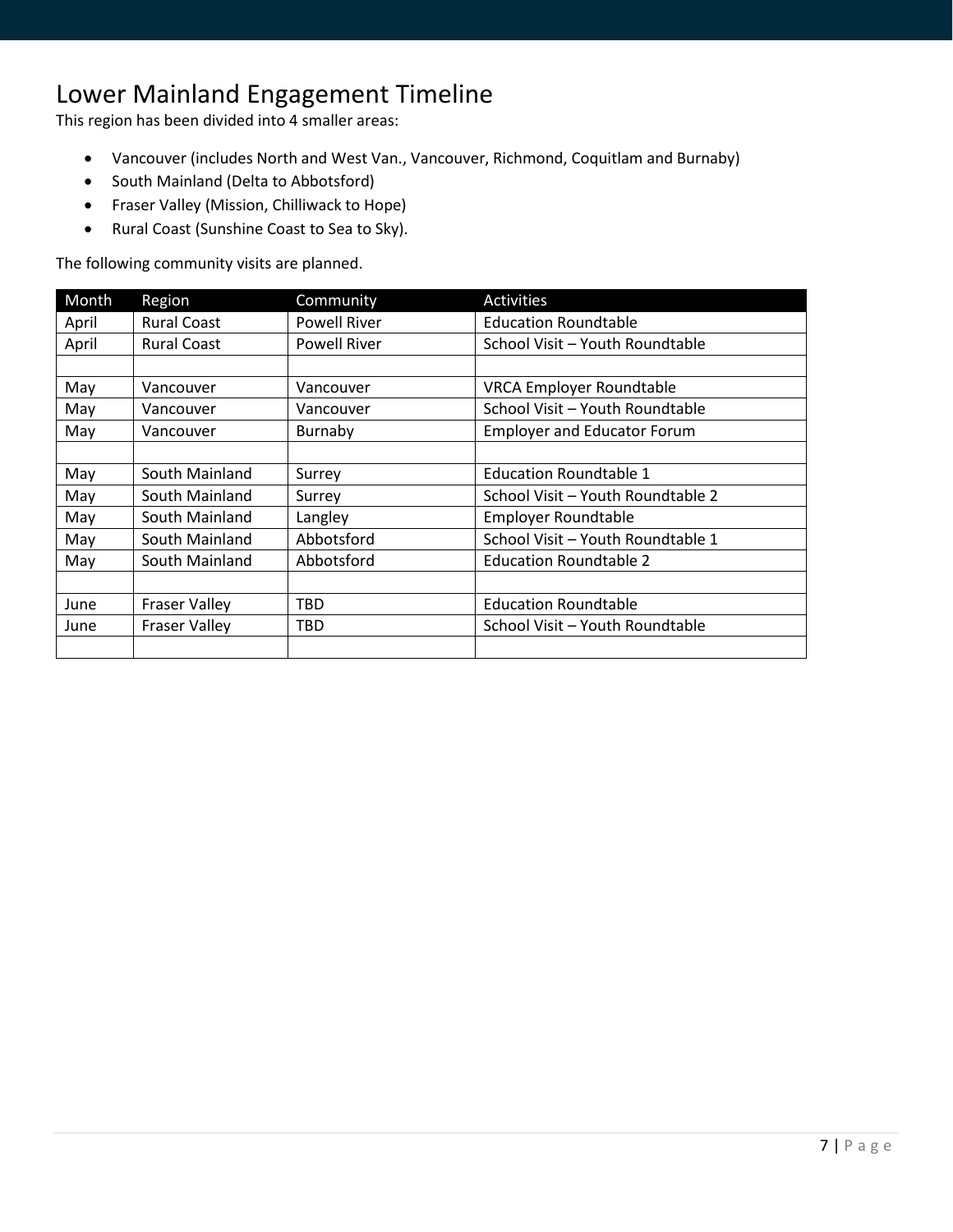# <span id="page-7-0"></span>Northern BC

The largest geographical area, Northern BC presents significant discrepancies in access to both employment and training opportunities for youth seeking construction careers.

The area considered as part of Northern BC for this scan includes up to 13 districts across 6 core communities and 8 periphery communities. Core communities include centers, such as Prince George, Terrace or Fort St. John, where a post-secondary institution and the school district can offer frequent trades training at the secondary level. Periphery communities are characterized by limited trades or applied skills training, limited access to school supported work experience, and barriers such as minimal employment potential or prohibitive geography.

The 13 districts include:

- 1. SD 27 Cariboo-Chilcotin
- 2. SD 28 Quesnel
- 3. SD 49 Central Coast
- 4. SD 57 Prince George
- 5. SD 59 Peace River South
- 6. SD 60 Peace River North
- 7. SD 81 Fort Nelson
- 8. SD 91 Nechako Lakes
- 9. SD 50 Haida Gwaii
- 10. SD 52 Prince Rupert
- 11. SD 54 Bulkley Valley
- 12. SD 82 Coast Mountains
- 13. SD 87 Stikine

Employer engagement will aim to distinguish strategies for core communities as well as remote outreach by identifying existing opportunities, barriers, and gaps as well as employers working locally versus across the region. The intended outcome is an implementation plan that can support short term work experience, long term career awareness both locally and provincially, and encourage interaction between employers and students in remote areas.

### <span id="page-7-1"></span>Steps to Engagement

The following will form the basis of engagement in this region:

- 1. Inventory of known employment and education stakeholders as well as other program partners (Initiated in this plan)
- 2. Distance Outreach
	- a. Survey
		- b. Follow up Interviews
- 3. Follow up in 4 Communities: Prince Rupert, Terrace, Prince George and a to be determined community in the North East
- 4. Complete Readiness Ranking and Implementation Plan

### <span id="page-7-2"></span>Tactics

The following key tactics will be used to engage stakeholders in this region: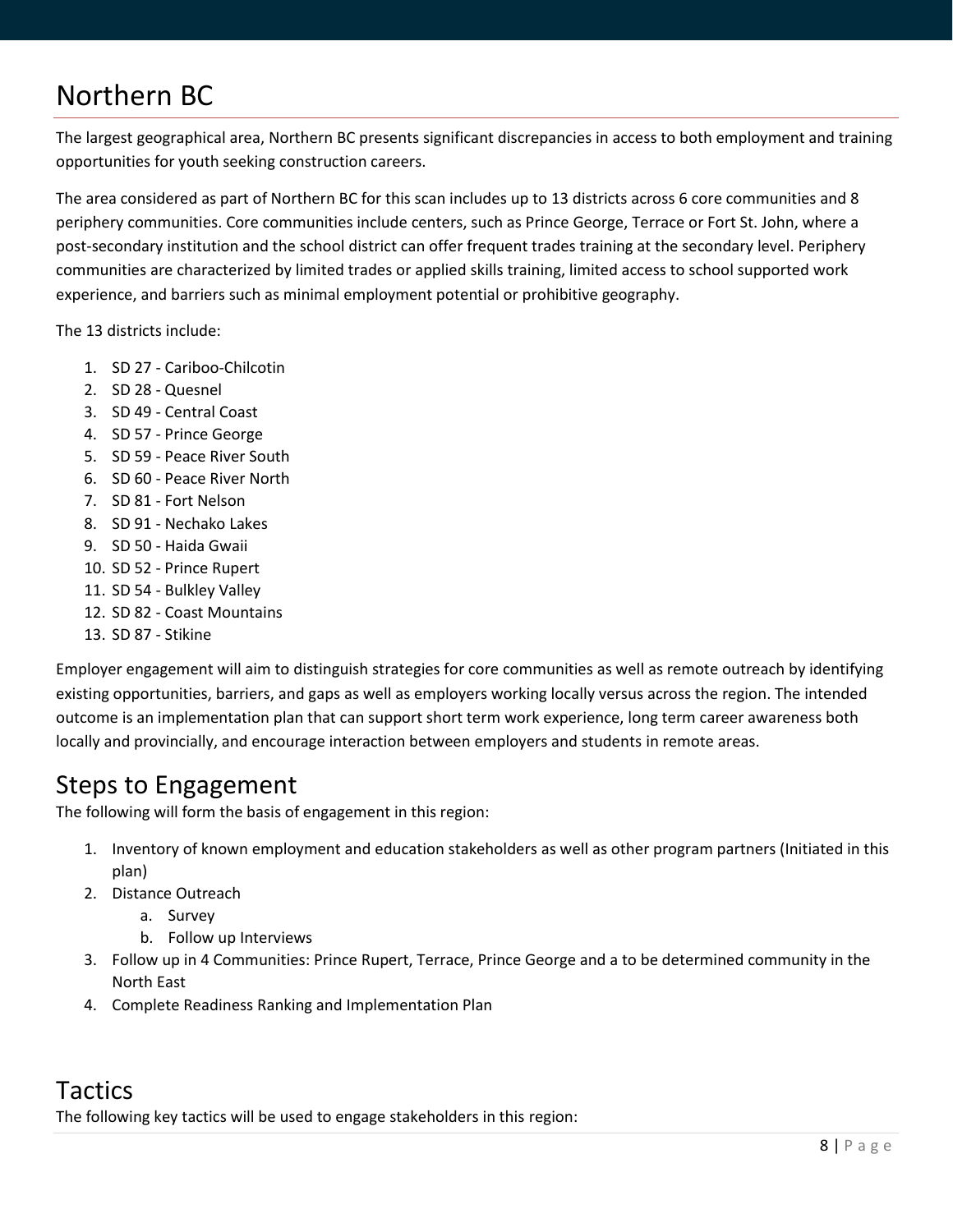| <b>Tactic</b>                | Involves                | Description                                  |
|------------------------------|-------------------------|----------------------------------------------|
| Readiness Survey with        | <b>CFBC Staff Lead</b>  | Conducted online                             |
| Educators                    |                         |                                              |
| Follow up for clarification  | <b>CFBC Staff Lead</b>  | Conducted by phone, or in person when        |
| and key interviews           |                         | possible.                                    |
| <b>Educator and Employer</b> | <b>Employers and</b>    | A follow up plenary to the event in 2015.    |
| Forum                        | educators in Prince     | Individuals who participated will be invited |
|                              | George                  | to meet for an update and discuss            |
|                              |                         | implementation options.                      |
| Employer                     | Employers               | Completed in the Northwest (Terrace and      |
| Roundtables/Interviews       |                         | Prince Rupert)                               |
| <b>Educator Roundtables</b>  | <b>Career Educators</b> | Where possible, conversation with            |
|                              | <b>Tech Ed teachers</b> | educators at existing gatherings will be     |
|                              |                         | conducted.                                   |
| <b>School Visits</b>         | CFBC Lead, Career       | As a follow-up to the distance contact,      |
|                              | Coordinators, Students  | school visits will be arranged as an         |
|                              | in School               | opportunity to engage students. The aim      |
|                              |                         | will be to start with Project Shop Class     |
|                              |                         | recipients.                                  |

## <span id="page-8-0"></span>Engagement Inventory

#### <span id="page-8-1"></span>Education Stakeholders

Education stakeholders are the primary in school contacts who can help inform what activities currently exist within the district to support student transitions. They are also the primary gatekeepers for in-school youth.

Additional outreach to post secondary partners will occur either as an invitation to education roundtables, or through individual interviews.

The following people will be engaged in each district. An initial list of these individuals is attached as an appendix.

- Career Coordinators: There are regional coordinators for the Northwest and Northeast and it will be possible to arrange participation in a broader coordinator roundtable through these individuals. As well, the initial survey will be directed to those previously connected through Project Shop Class.
- Shoulder Tappers (if different than coordinators): There is a Shoulder Tapper present in almost all regions.
- Tech Teacher LSA Coordinators/District Reps: Through the initial pilot it has been identified that shop class and tech teachers are a critical link to youth engaged in applied learning. The scan of Northern BC will account for this dynamic by inviting LSA coordinators

#### <span id="page-8-2"></span>Industry Stakeholders

In this region, the scan will rely on industry partners to identify employers interested in working with youth. Engaging industry stakeholders is intended to generate two outcomes. The first is to gather advice for developing implementation strategies, and second is to generate support for implementation which includes employer led outreach and apprenticeship.

In this region, the following will occur:

1. Forum with employers and educators in Prince George.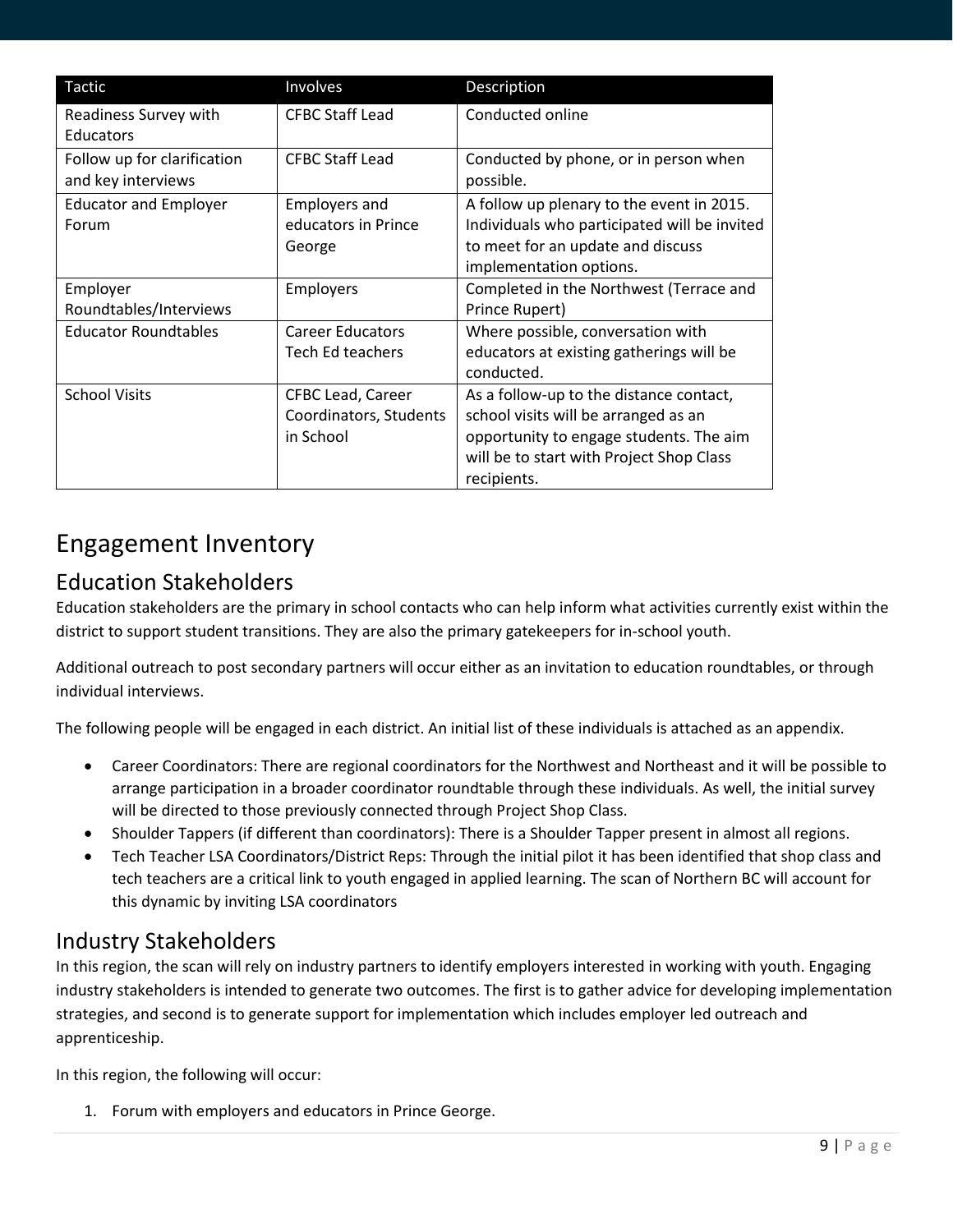- 2. Roundtable with employers and educators.
- 3. Individual interviews with industry champions including employers and industry organizations.

#### <span id="page-9-0"></span>Youth Stakeholders

Outreach to youth will form a key part of the environmental scan of this region. The intention is to gather an initial inventory of actions and activities that are not reflected in FutureBuilder already as well as to have them identify their own pathway through school and into employment. Engagement with youth will start with schools that were recipients of Project Shop Class grants, but may include key schools identified through surveying educators.

#### <span id="page-9-1"></span>Youth Supporters

Several organizations, such as the Industry Training Authority and Skills BC, are engaged with supporting students in the school to discover trades. It is intended to reach out to key supporters where available ensure that no duplication of service occurs.

### <span id="page-9-2"></span>Mitigation Tactics

Based on initial research the key challenges to completion of a scan for this region include:

- a. Larger geography, low population.
- b. Pockets of high an low employment.

The following tactics will be employed to address this:

a. Utilizing the network of schools developed through the initial Project Shop Class grants, we will be able to connect directly with education partners by distance and through school visits.

As well, through employer collaboration we intend to develop strategies to implementation that can mitigate distance for things such as building awareness, accessing training, and work experience.

b. Through the scans, it is intended that a robust view of the possible transition pathways available to student will be developed. This includes strategies to develop students understanding of work away options, moving for employment, or developing long term self employment locally.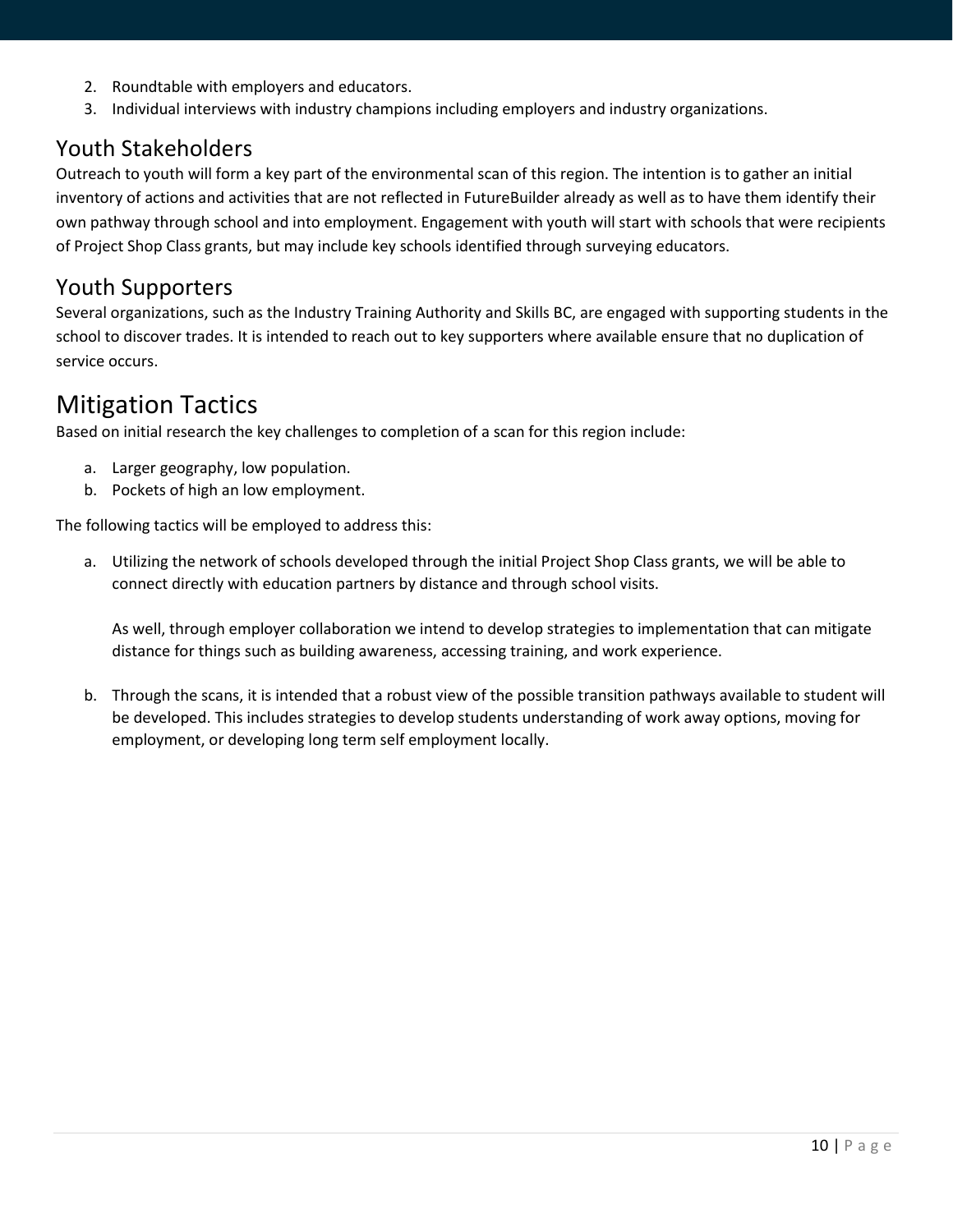# <span id="page-10-0"></span>North Engagement Timeline

Community visits are planned for two communities in the Northeast and Prince George. An additional Northeast community will be determined following the scan, most likely a rural or remote community.

| Month | Region           | Community            | <b>Activities</b>                  |
|-------|------------------|----------------------|------------------------------------|
| April | Northwest        | Terrace              | School Visit - Youth Roundtable    |
| April | Northwest        | Terrace              | Educator and employer roundtable   |
|       |                  |                      |                                    |
| May   | <b>Northwest</b> | <b>Prince Rupert</b> | <b>Educator Roundtable</b>         |
| May   | <b>Northwest</b> | <b>Prince Rupert</b> | School Visit - Youth Roundtable    |
|       |                  |                      |                                    |
| June  | <b>Northeast</b> | <b>Prince George</b> | <b>Employer and Educator Forum</b> |
| June  | <b>Northeast</b> | <b>Prince George</b> | School Visit - Youth Roundtable    |
|       |                  |                      |                                    |
| June  | Northeast        | <b>TBD</b>           | <b>Employer and Educator Forum</b> |
| June  | Northeast        | <b>TBD</b>           | School Visit - Youth Roundtable    |
|       |                  |                      |                                    |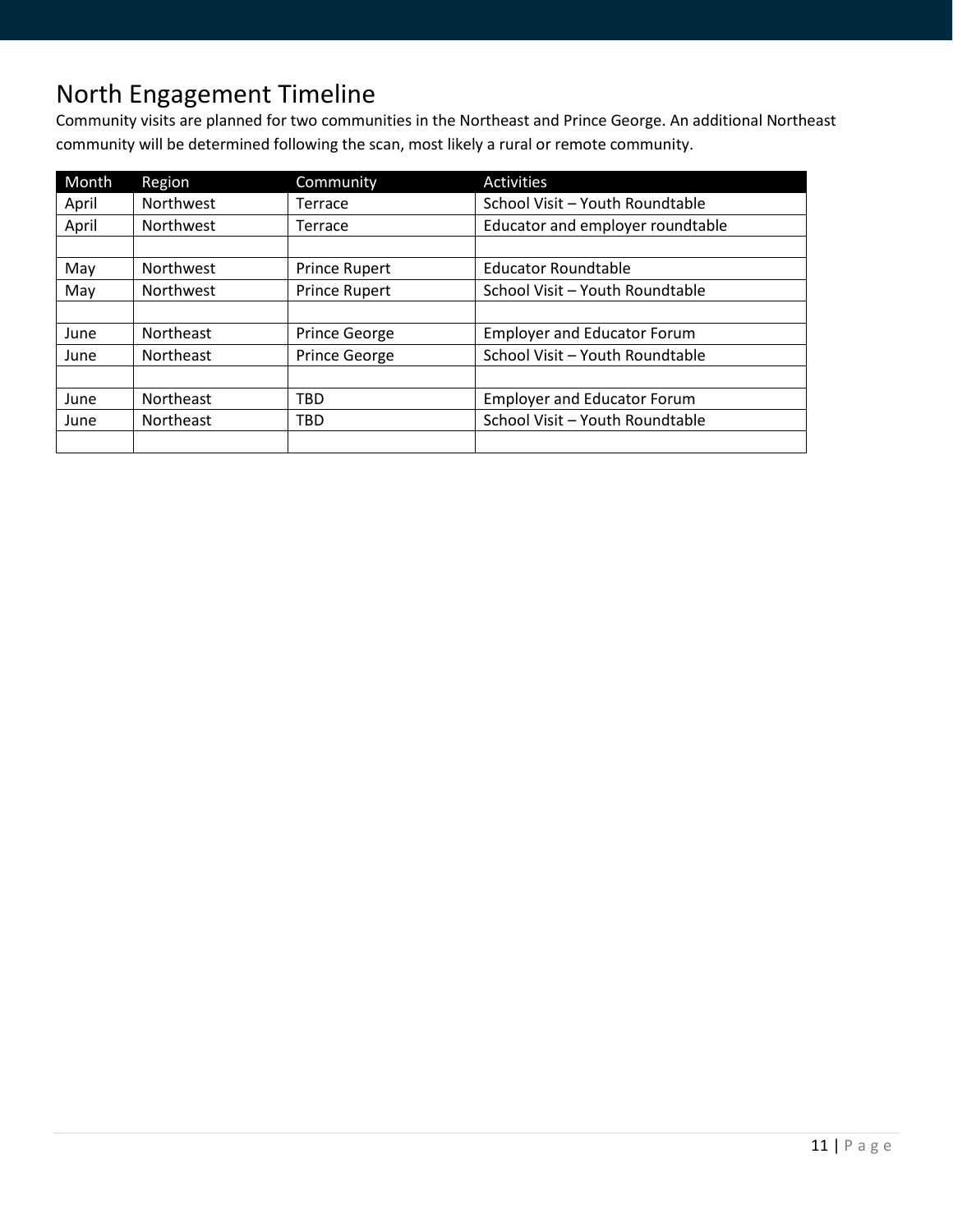# <span id="page-11-0"></span>First Nations Communities

The intention of an environmental scan of First Nations communities is to take the first step in building a larger understanding of how Construction Ready and the FutureBuilder app may be adapted to accommodate youth in remote, rural, and urban First Nations communities.

It is anticipated that this scan can be led in collaboration with other industry and government stakeholders to increase all stakeholder understanding of limitations and opportunities inherent to existing programs and services.

Through partnership with the First Nations Education Steering Committee, 6 communities have been identified. The 6 initial communities include:

| <b>School Name</b>                | Community     | <b>Closest Departure</b>    |                |
|-----------------------------------|---------------|-----------------------------|----------------|
| <b>Sts'ailes Community School</b> | Sts'ailes     | Agassiz                     | The            |
| Skeetchestn                       | Skeetchestn   | Kamloops                    | engagement     |
| Ahouset                           | Ahouset       | Tofino                      | plan for First |
| Acwsalcta                         | Bella Coola   | Williams Lake/Prince Rupert | <b>Nations</b> |
| Lach Klan                         | Gitxaala      | <b>Prince Rupert</b>        |                |
| <b>Coast Tsimshian Academy</b>    | Lax Kw'alaams | Port Simpson/Prince Rupert  | communities    |
|                                   |               |                             | relies on a    |

collaborative approach that will include an initial plan, an offering of gifts as identified by our community advisors, and visits where possible. The intended outcome is awareness, but it is anticipated that through collaboration additional common outcomes will be identified.

### <span id="page-11-1"></span>Steps to Engagement

The following will form the basis of engagement in this region:

- 1. Seek advice from cultural advisors and organizational partners.
- 2. Reach out to education contacts.
- 3. Conduct phone survey and plan community visits.
- 4. Inventory potential regional employer partners.
- 5. Community visits.
- 6. Follow up as needed.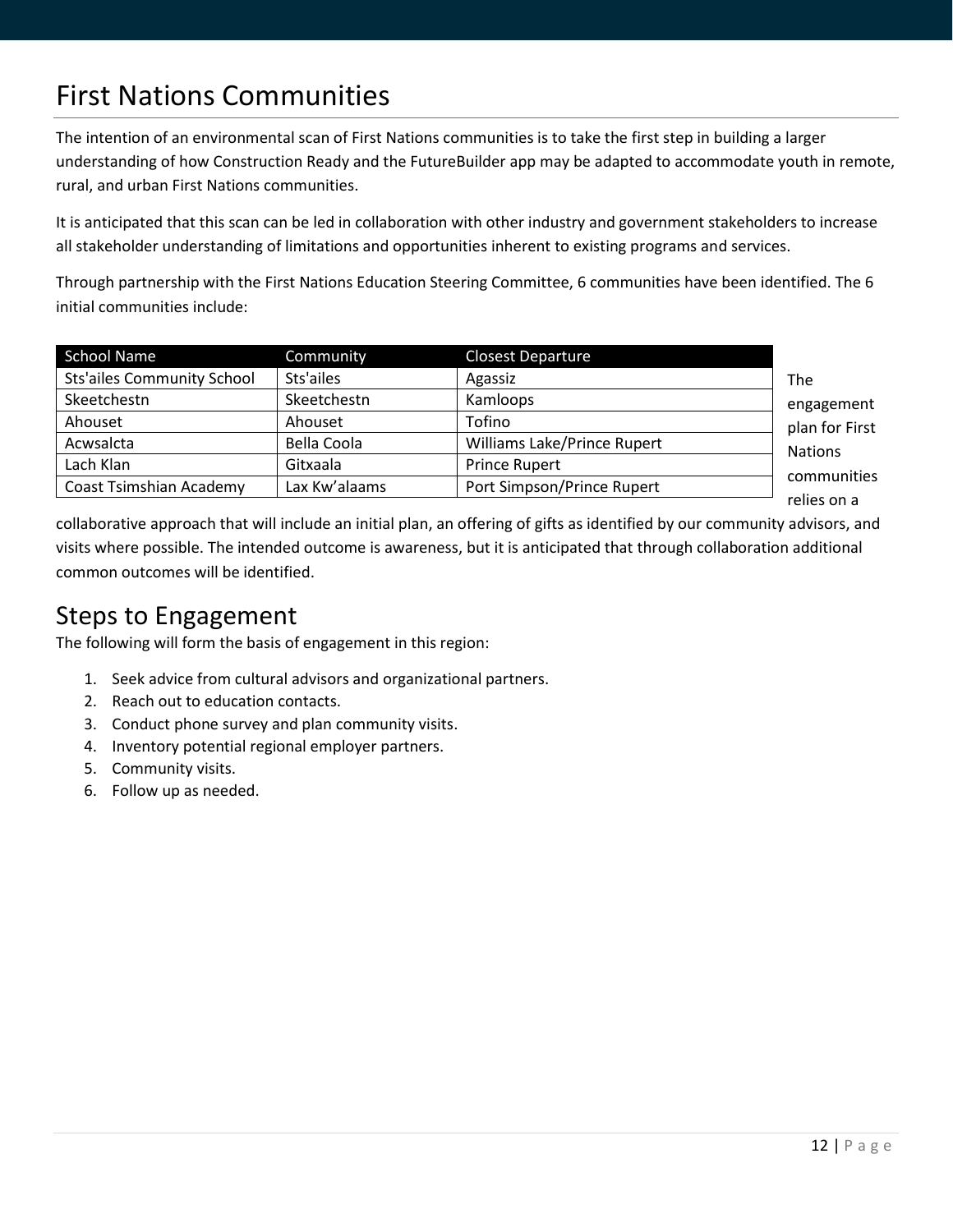## <span id="page-12-0"></span>Tactics

The following key tactics will be used to engage stakeholders in this region:

| <b>Tactic</b>                  | Involves                                                             | Description                                                                                                                                                                        |
|--------------------------------|----------------------------------------------------------------------|------------------------------------------------------------------------------------------------------------------------------------------------------------------------------------|
| Seek Guidance                  | Cultural advisors and<br>subject matter experts                      | Prior to engaging the community,<br>guidance will be sought from cultural<br>advisors, subject matter experts, and<br>individuals familiar with programming in<br>the communities  |
| Initial collaborative planning | <b>CFBC Staff, First</b><br><b>Nations Schools</b><br>administrators | In collaboration with administrators in<br>First Nations schools, we will develop a<br>plan for community visits and common<br>outcomes.                                           |
| School visits                  | <b>CFBC Staff and</b><br>potential<br>organizational partners        | School visits to identify current<br>programming, gaps, and student interests.                                                                                                     |
| <b>Community Roundtable</b>    | TBD                                                                  | Based on the suggestion of our school<br>partners, community outreach will be<br>initiated. This may include broad<br>community, Band and Council, industry<br>partners, or others |
| Follow up visits as needed     | TBD                                                                  | TBD                                                                                                                                                                                |

## <span id="page-12-1"></span>Engagement Inventory

#### <span id="page-12-2"></span>Education Stakeholders

Six First Nations schools have been identified as being launching point for discussion. The administrators in each of these schools have offered to be points of contact for an initial conversation about opportunities and gaps available in their schools. The team will work with these 6 administrators to develop a community outreach plan that will encompass school contact and contact with community members as appropriate.

### <span id="page-12-3"></span>Industry Stakeholders

In each region, an initial scan of industry partners in the construction sector will be completed prior to community visits. The intended outcome is to identify what in community and out of community work and training options may be available in the sector. If construction is not a viable employment option, other sectors will be identified.

### <span id="page-12-4"></span>Youth Stakeholders

Through connection and invitation of the schools it is intended to meet with students to identify their awareness, interest in and readiness for construction careers. Through consultation, an inventory of changes and adaptations for FutureBuilder will be identified.

### <span id="page-12-5"></span>Youth Supporters

In addition to organizational partners, such as the ITA, it is anticipated that community based youth advocates will be engaged. These will be identified by our education partners and advice will be sought from them on building strong transitional support for youth as well as to identify where changes to FutureBuilder can be made to match community activities or values.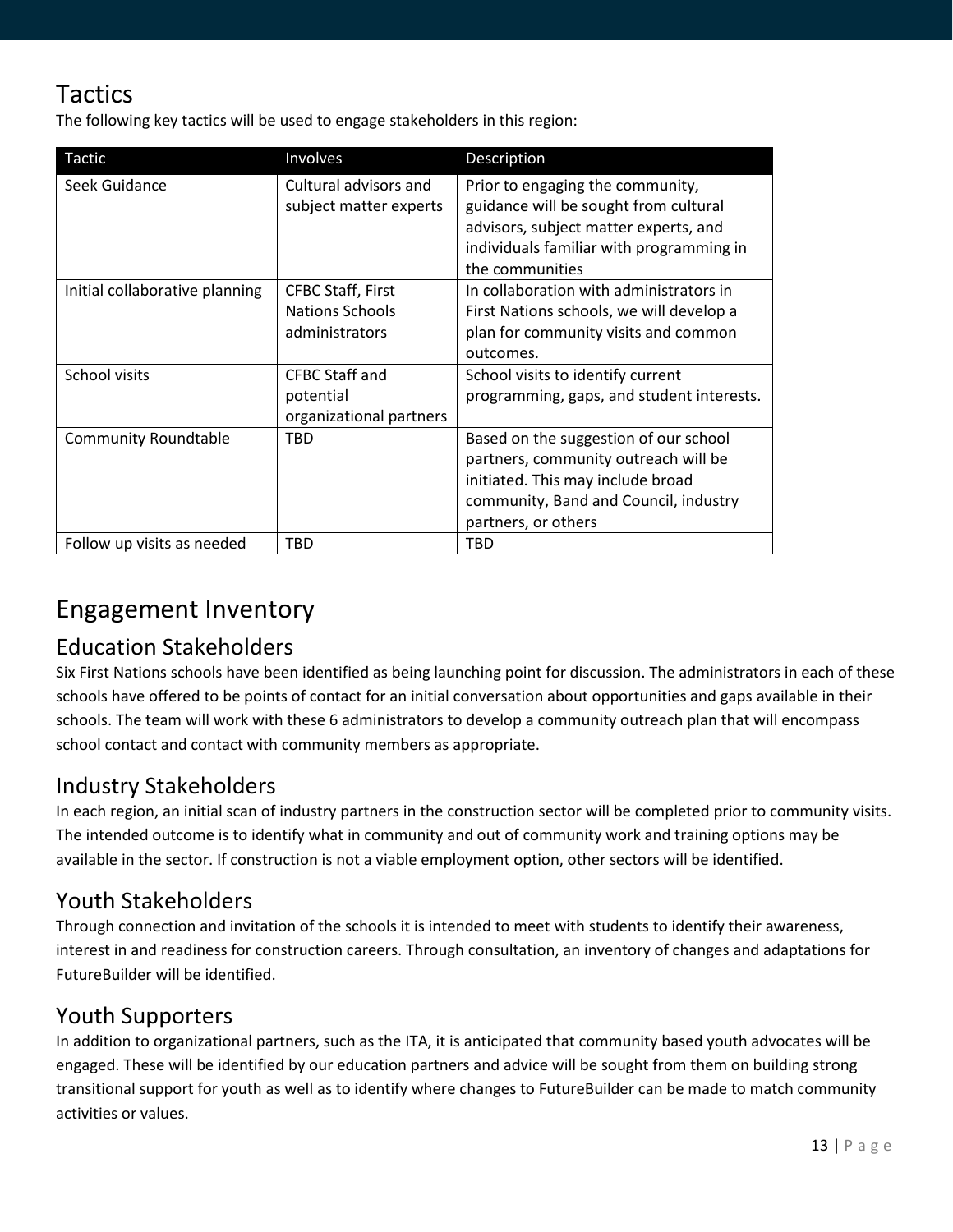Where possible, advice will be sought from community elders to ensure outcomes align with community values.

#### Cultural Advisors

To ensure that the scan has a positive outcome for communities and the Foundation, the following individuals will be consulted.

| Joe Thorne                                                 | <b>Community Advisor</b>                                                                                                       | Joe has worked with most of the Island First<br>Nations communities in multiple roles, including to<br>develop and implement trades training and<br>employment programming.                                                                                                |
|------------------------------------------------------------|--------------------------------------------------------------------------------------------------------------------------------|----------------------------------------------------------------------------------------------------------------------------------------------------------------------------------------------------------------------------------------------------------------------------|
| Veronica Williams                                          | <b>Skilled Trades</b><br>Employment Program -<br><b>Regional Employment</b><br>Placement Specialist,<br>Aboriginal initiatives | Veronica has a long history working with First<br>Nations job seekers in and around the Prince<br>Rupert area. She can provide insight into<br>community opportunities, challenges faced by<br>young job seekers, and training opportunities in<br>and out of communities. |
| Aboriginal<br>initiatives team                             | <b>Industry Training</b><br>Authority                                                                                          | Advice will be sought from the ITA Aboriginal<br>Apprenticeship Advisors and Director of Aboriginal<br>Initiatives to identify best practices and lessons for<br>training and employment of youth.                                                                         |
| Sue Gower, Marie<br>Matthews and<br>Dawn McGuire<br>Reeves | <b>First Nations Education</b><br><b>Steering Committee</b>                                                                    | FNESC has been a key partner in learning from,<br>and engagement with, First Nations education<br>providers. Advice and suggestion will continue to<br>be sought from them as the process unfolds.                                                                         |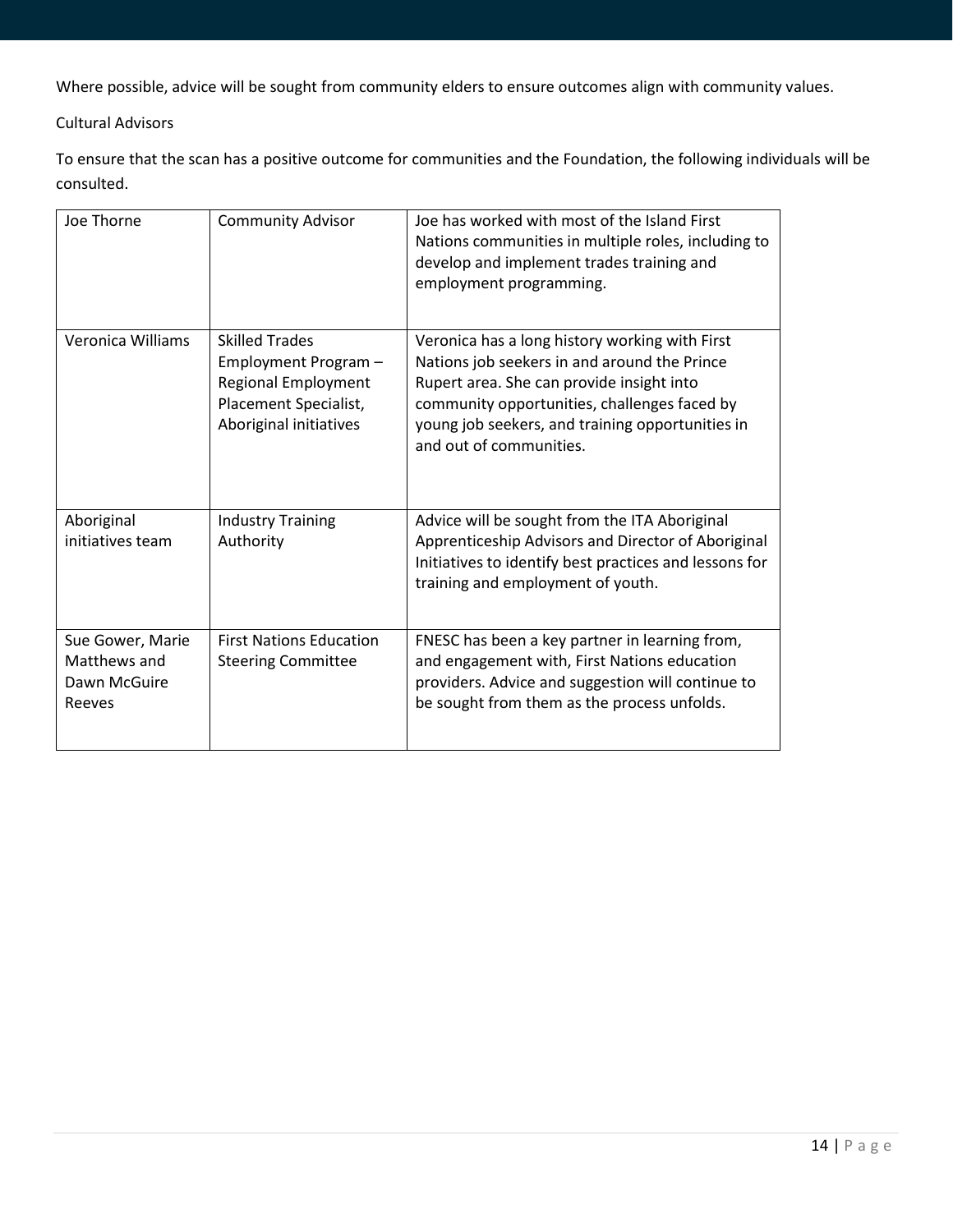## <span id="page-14-0"></span>Mitigation Tactics

Based on initial research the key challenges to completion of a scan for this region include:

- a. Travel time and contract length. Initial discussion has identified that multiple visits may be required to achieve the outcomes outlined in the scan.
- b. Community resistance to industry initiatives. Initial flags were raised around bringing industry partners into communities without appropriate process.
- c. Minimal awareness of community needs, history and concerns.

The following tactics will be employed to address this:

- a. Where possible, community visits will be tied to the other regional scans to ensure an effective use of time and budget. Ongoing relationships are an intended outcome of this process.
- b. To ensure that this scan is led collaboratively, any industry engagement will be done through community invitation.
- c. To ensure that the CFBC team is prepared before engagement starts, advice from cultural advisors will be sought. As well, research will be conducted to identify what previous programming has occurred and what challenges the communities may have experienced.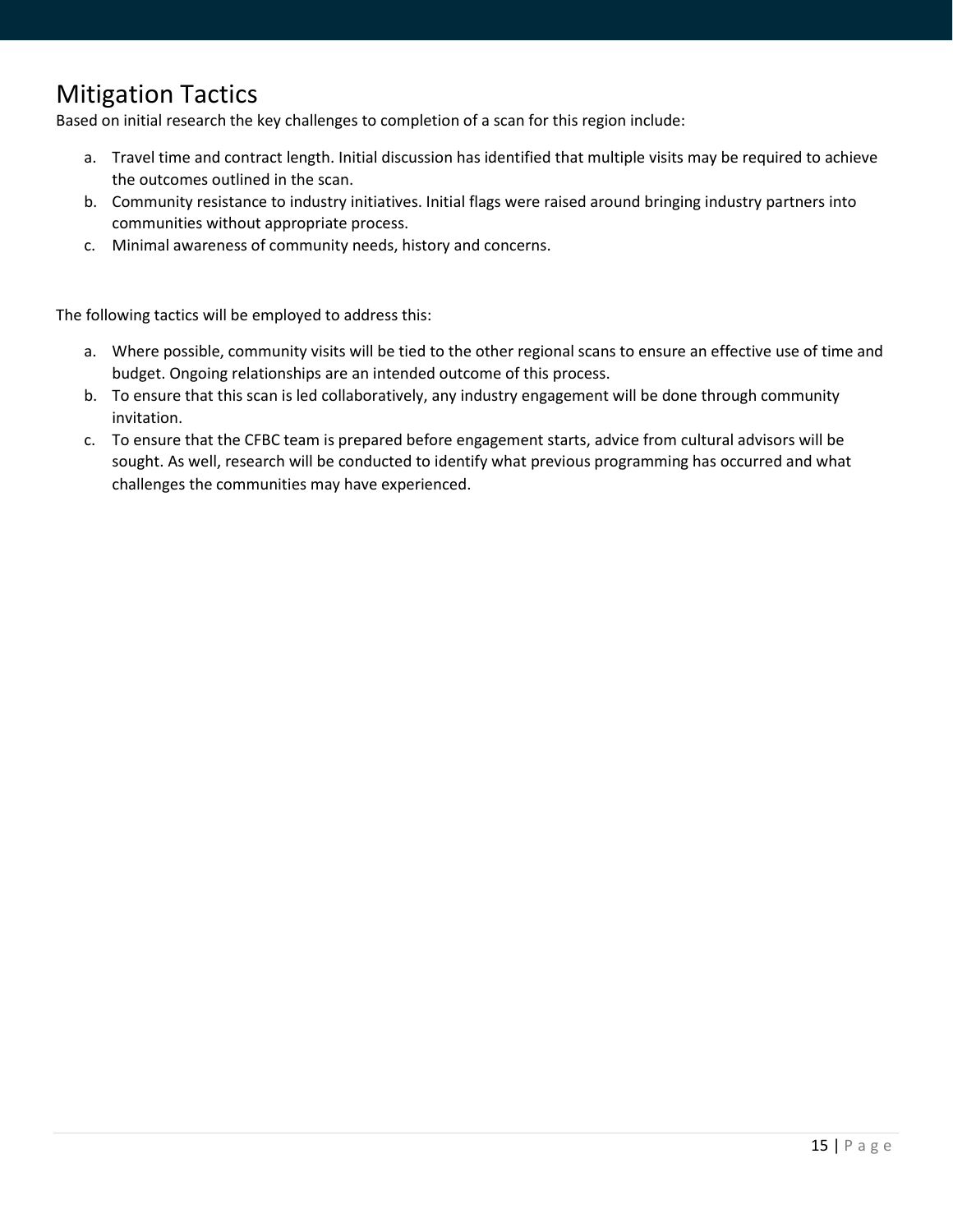# <span id="page-15-0"></span>First Nations Engagement Timeline

Community visits are planned to two communities in the Northeast and Prince George. An additional Northeast community will be determined following the scan, most likely a rural or remote community.

| Month | Region           | Community     | <b>Activities</b>           |
|-------|------------------|---------------|-----------------------------|
| April | Interior         | Skeetchestn   | <b>School Visit</b>         |
| April | Vancouver Island | Ahouset       | <b>School Visit</b>         |
| April | <b>Northwest</b> | Bella Coola   | <b>School Visit</b>         |
| April | <b>Northwest</b> | Gitxaala      | <b>School Visit</b>         |
| April | Northwest        | Lax Kw'alaams | <b>School Visit</b>         |
| June  | Interior         | Sts'ailes     | <b>School Visit</b>         |
| June  | Interior         | Skeetchestn   | <b>Community Roundtable</b> |
| June  | Vancouver Island | Ahouset       | <b>Community Roundtable</b> |
| June  | Northwest        | Bella Coola   | <b>Community Roundtable</b> |
| June  | <b>Northwest</b> | Gitxaala      | <b>Community Roundtable</b> |
| June  | <b>Northwest</b> | Lax Kw'alaams | <b>Community Roundtable</b> |
| June  | <b>Interior</b>  | Sts'ailes     | <b>Community Roundtable</b> |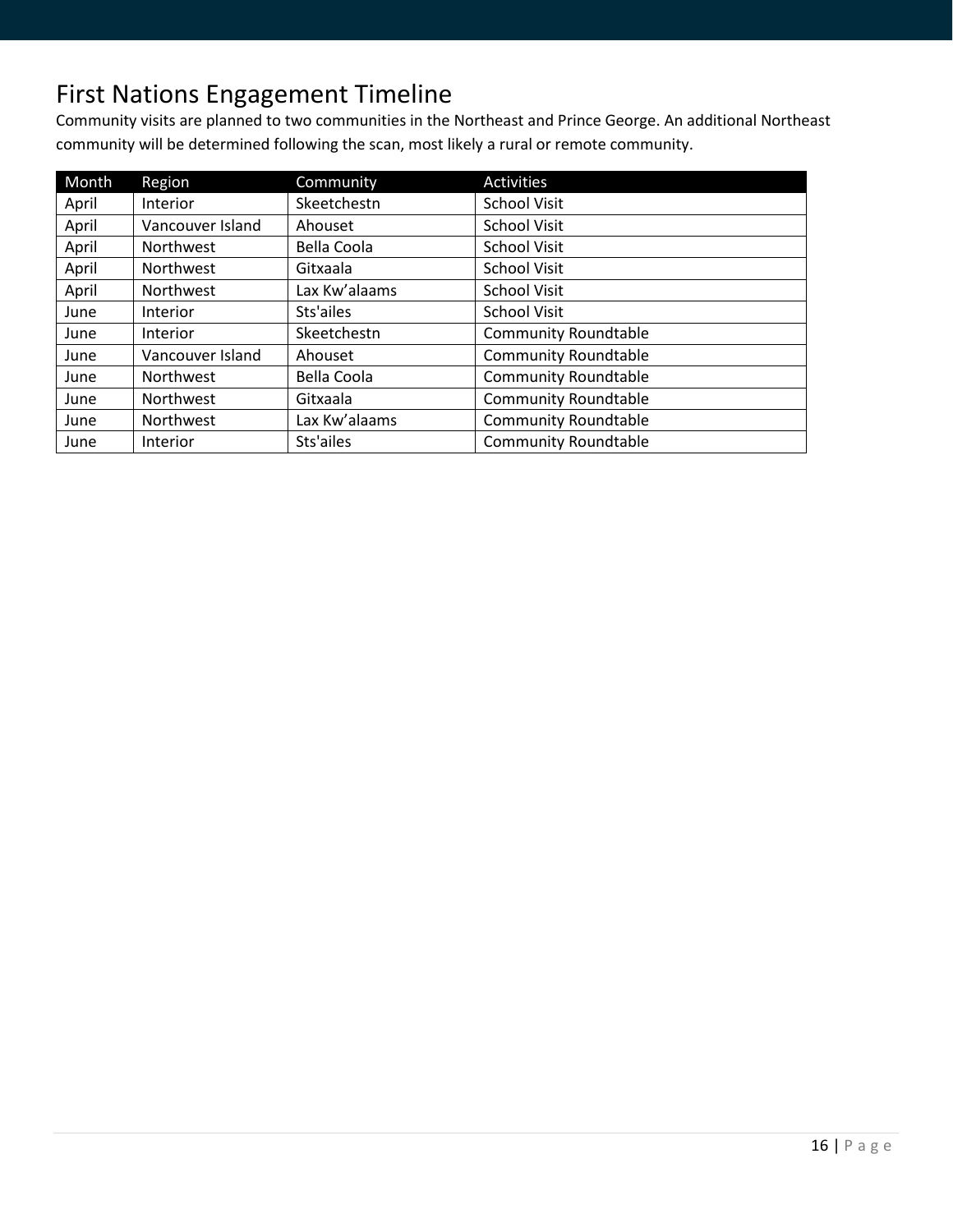# <span id="page-16-0"></span>Appendix 1: Contact Inventory for Environmental Scans

This represents an initial list of individuals, companies and organizations to engage in the North and Lower Mainland.

Note that names have been removed for privacy reasons.

| Company/Organization                              | Classifications              | Region         |
|---------------------------------------------------|------------------------------|----------------|
| Division 15                                       | Industry                     | Lower Mainland |
| <b>Ellis Don</b>                                  | Industry                     | Lower Mainland |
| Flynn Canada                                      | Industry                     | Lower Mainland |
| Graham                                            | Industry                     | Lower Mainland |
| Houle                                             | Industry                     | Lower Mainland |
| Kinetic                                           | Industry                     | Lower Mainland |
| Ledcor                                            | Industry                     | Lower Mainland |
| <b>Mott Electric</b>                              | Industry                     | Lower Mainland |
| <b>PCL Construction</b>                           | Industry                     | Lower Mainland |
| Roofing Contractors Association of BC             | <b>Industry Organization</b> | Lower Mainland |
| Vancouver Regional Construction Association       | <b>Industry Organization</b> | Lower Mainland |
| <b>Vancouver Residential Builders Association</b> | <b>Industry Organization</b> | Lower Mainland |
| Skilled Trades Employment Program                 | Service Organization         | Lower Mainland |
| <b>Armtec LP</b>                                  | Industry                     | Northern BC    |
| Bryant Electric Ltd.                              | Industry                     | Northern BC    |
| Cascade Mechanical                                | Industry                     | Northern BC    |
| Cobalt Industries Ltd                             | Industry                     | Northern BC    |
| <b>Geotech Drilling Services</b>                  | Industry                     | Northern BC    |
| Harris Rebar                                      | Industry                     | Northern BC    |
| Sinclar Group Forest Products / Winton Homes      | Industry                     | Northern BC    |
| <b>Sterling Crane</b>                             | Industry                     | Northern BC    |
| Westcana Electric Inc                             | Industry                     | Northern BC    |
| Northern Regional Construction Association        | <b>Industry Organization</b> | Northern BC    |
| Skilled Trades Employment Program                 | Service Organization         | Northern BC    |
| <b>Industry Training Authority</b>                | Government                   | Provincial     |
| Progressive Contractors of BC                     | <b>Industry Organization</b> | Provincial     |
| Skills BC (InSPIRE Program)                       | <b>Service Organization</b>  | Provincial     |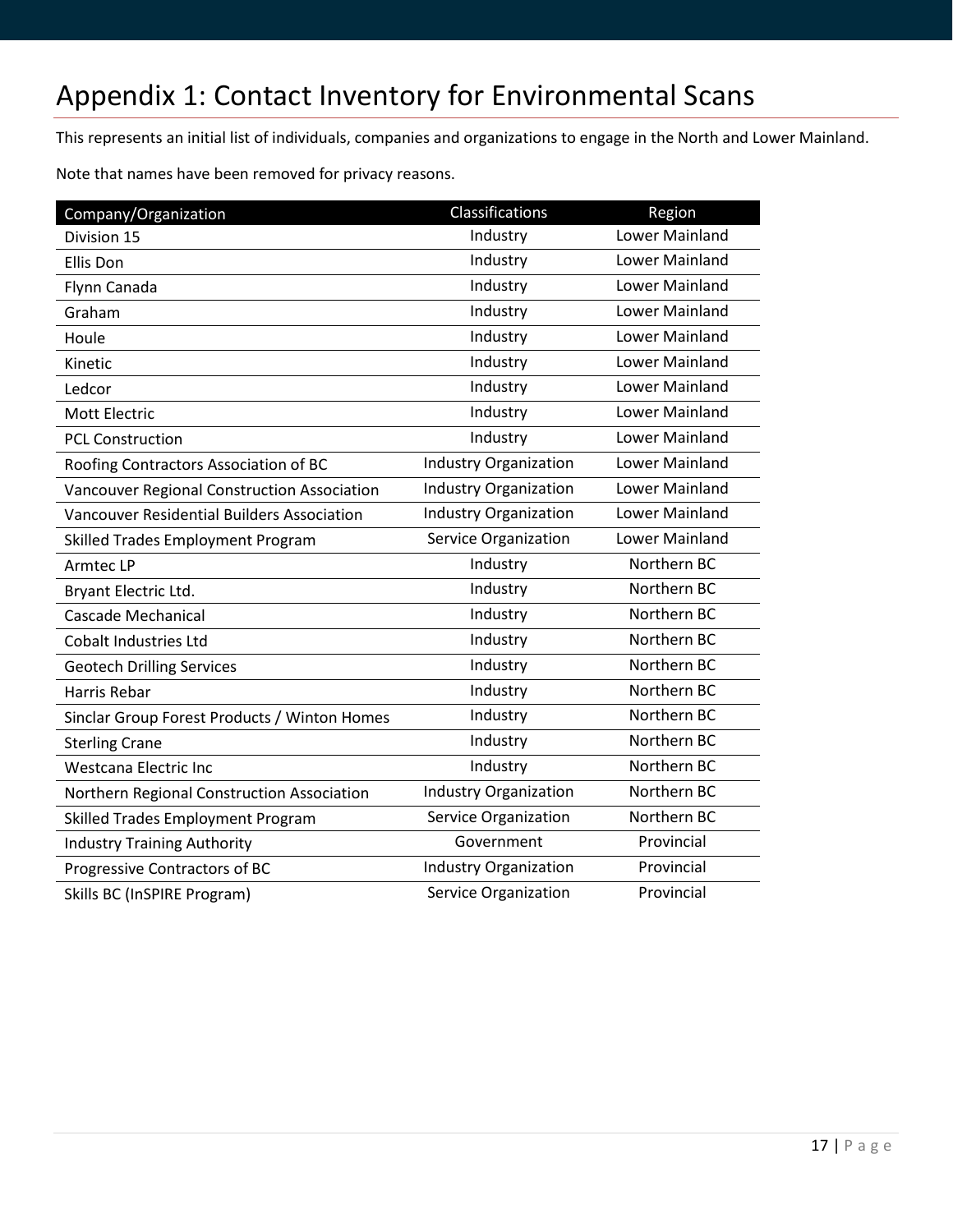# Education Contacts

Note that names have been removed for privacy reasons.

| District                | Region               | Job Title/Relationship to School                        |
|-------------------------|----------------------|---------------------------------------------------------|
| SD 33 - Chilliwack      | <b>Fraser Valley</b> | Shop Teacher                                            |
|                         |                      | Career Programs Facilitator (Career                     |
| SD 34 - Abbotsford      | <b>Fraser Valley</b> | Counsellor)                                             |
| SD 34 - Abbotsford      | <b>Fraser Valley</b> | <b>Technology Education Department Head</b>             |
| SD 34 - Abbotsford      | <b>Fraser Valley</b> | Shoulder Tapper                                         |
| SD 75 - Mission         | <b>Fraser Valley</b> | Wood work Teacher                                       |
| SD 75 - Mission         | <b>Fraser Valley</b> | Administrator                                           |
| SD 75 - Mission         | <b>Fraser Valley</b> | Shoulder Tapper                                         |
| SD 78 - Fraser-Cascade  | <b>Fraser Valley</b> | Principal                                               |
| SD 78 - Fraser-Cascade  | <b>Fraser Valley</b> | Shoulder Tapper                                         |
| SD 35 - Langley         | Lower Mainland/Coast | Principal                                               |
|                         |                      | Technology Education Department Head/                   |
| SD 35 - Langley         | Lower Mainland/Coast | Instructor                                              |
| SD 35 - Langley         | Lower Mainland/Coast | Vice Principal                                          |
| SD 35 - Langley         | Lower Mainland/Coast | <b>Career Education Associate</b>                       |
| SD 36 - Surrey          | Lower Mainland/Coast | Internship and Apprenticeship Coordinator               |
| SD 36 - Surrey          | Lower Mainland/Coast | Manager, Business Development                           |
| SD 36 - Surrey          | Lower Mainland/Coast | Principal, Career Education                             |
| SD 36 - Surrey          | Lower Mainland/Coast | <b>Educator, Career Education</b>                       |
| SD 36 - Surrey          | Lower Mainland/Coast | Shoulder Tapper                                         |
| SD 38 - Richmond        | Lower Mainland/Coast | Vice Principal                                          |
| SD 38 - Richmond        | Lower Mainland/Coast | <b>Technology Education Instructor</b>                  |
| SD 38 - Richmond        | Lower Mainland/Coast | Tech Ed/ACE-IT instructor                               |
| SD 38 - Richmond        | Lower Mainland/Coast | Shoulder Tapper                                         |
| SD 39 - Vancouver       | Lower Mainland/Coast | Tech Studies Teacher (Dept. Head)                       |
| SD 39 - Vancouver       | Lower Mainland/Coast | <b>Technical Studies Teacher</b>                        |
|                         |                      | First year carpentry instructor/Senior                  |
| SD 39 - Vancouver       | Lower Mainland/Coast | joinery cabinetry instructor                            |
| SD 39 - Vancouver       | Lower Mainland/Coast | <b>Technology Education Teacher</b>                     |
| SD 39 - Vancouver       | Lower Mainland/Coast | Teacher/ Applied Skills Department Head                 |
| SD 39 - Vancouver       |                      | <b>Technology Education Teachers (shop</b><br>teachers) |
|                         | Lower Mainland/Coast | <b>Technology Education Teacher (shop</b>               |
| SD 39 - Vancouver       | Lower Mainland/Coast | teacher)                                                |
| SD 39 - Vancouver       | Lower Mainland/Coast | Shop Teacher                                            |
| SD 39 - Vancouver       | Lower Mainland/Coast | Shoulder Tapper                                         |
|                         |                      | Technology Teacher - Department Head /                  |
| SD 40 - New Westminster | Lower Mainland/Coast | SSA / Apprenticeship                                    |
| SD 40 - New Westminster | Lower Mainland/Coast | Career Programs Coordinator                             |
| SD 41 - Burnaby         | Lower Mainland/Coast | Woodworking                                             |
| SD 41 - Burnaby         | Lower Mainland/Coast | District Principal                                      |
| SD 41 - Burnaby         | Lower Mainland/Coast | Shoulder Tapper                                         |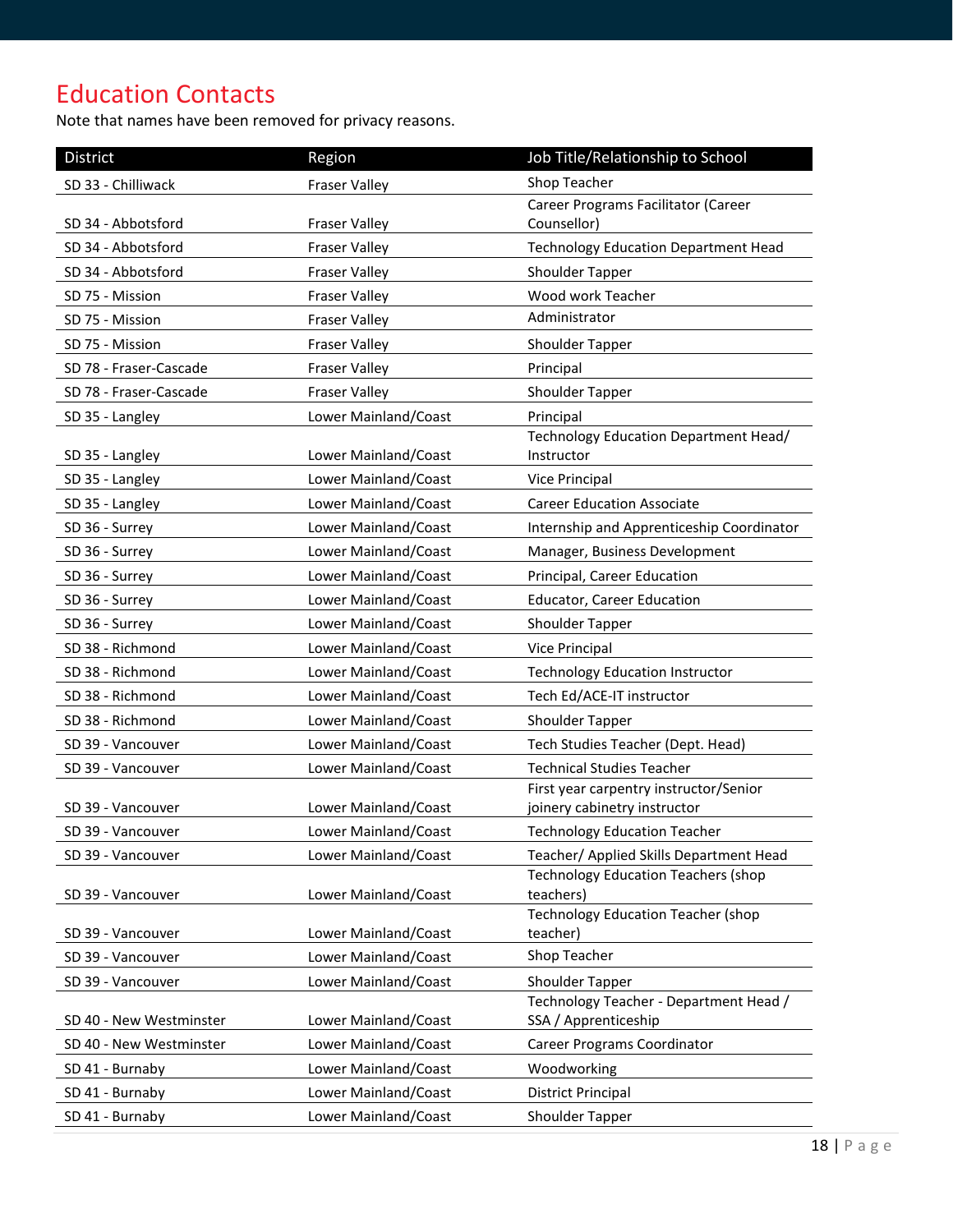| SD 42 - Maple Ridge-Pitt Meadows | Lower Mainland/Coast | Shop Teacher / Department head                                                   |
|----------------------------------|----------------------|----------------------------------------------------------------------------------|
|                                  |                      | Technology Department Head / ACE IT                                              |
| SD 42 - Maple Ridge-Pitt Meadows | Lower Mainland/Coast | Carpentry Instructor                                                             |
| SD 42 - Maple Ridge-Pitt Meadows | Lower Mainland/Coast | Shop Teacher                                                                     |
| SD 42 - Maple Ridge-Pitt Meadows | Lower Mainland/Coast | Technology Teacher, Wood -Auto -Metal                                            |
| SD 42 - Maple Ridge-Pitt Meadows | Lower Mainland/Coast | <b>Automotive Teacher</b>                                                        |
| SD 42 - Maple Ridge-Pitt Meadows | Lower Mainland/Coast | Shoulder Tapper                                                                  |
| SD 43 - Coquitlam                | Lower Mainland/Coast | <b>Vice Principal</b>                                                            |
| SD 43 - Coquitlam                | Lower Mainland/Coast | Teacher, Technology Education<br>Department Head                                 |
| SD 43 - Coquitlam                | Lower Mainland/Coast | <b>Technology Education Department Head</b>                                      |
| SD 43 - Coquitlam                | Lower Mainland/Coast | Shop Teacher                                                                     |
| SD 43 - Coquitlam                | Lower Mainland/Coast | <b>SSA Facilitator</b>                                                           |
| SD 43 - Coquitlam                | Lower Mainland/Coast | trades & transitions coordinator                                                 |
| SD 43 - Coquitlam                | Lower Mainland/Coast | Shoulder Tapper                                                                  |
|                                  |                      |                                                                                  |
| SD 44 - North Vancouver          | Lower Mainland/Coast | Teacher of Technology Education                                                  |
| SD 44 - North Vancouver          | Lower Mainland/Coast | <b>Technology Teacher</b>                                                        |
| SD 44 - North Vancouver          | Lower Mainland/Coast | Shop Teacher                                                                     |
| SD 44 - North Vancouver          | Lower Mainland/Coast | Work Experience Facilitator                                                      |
| SD 44 - North Vancouver          | Lower Mainland/Coast | Shoulder Tapper                                                                  |
| SD 45 - West Vancouver           | Lower Mainland/Coast | <b>Technological Education Teacher</b>                                           |
| SD 45 - West Vancouver           | Lower Mainland/Coast | Secretary-Treasurer                                                              |
| SD 45 - West Vancouver           | Lower Mainland/Coast | Shoulder Tapper                                                                  |
| SD 46 - Sunshine Coast           | Lower Mainland/Coast | District Principal, Careers and Technology                                       |
| SD 46 - Sunshine Coast           | Lower Mainland/Coast | Shoulder Tapper                                                                  |
| SD 47 - Powell River             | Lower Mainland/Coast | District Principal, Operations and Transition<br>Programs                        |
| SD 47 - Powell River             | Lower Mainland/Coast | Shoulder Tapper                                                                  |
| SD 48 - Sea to Sky               | Lower Mainland/Coast | Teacher of Technology Education and<br><b>Trades and Careers Department Head</b> |
|                                  |                      | District Coordinator, Transition, Training                                       |
| SD 27 - Cariboo-Chilcotin        | Northeast            | and Trades                                                                       |
| SD 27 - Cariboo-Chilcotin        | Northeast            | Shop Teacher                                                                     |
| SD 27 - Cariboo-Chilcotin        | Northeast            | Career Programs Assistant                                                        |
| SD 27 - Cariboo-Chilcotin        | Northeast            | Career Programs Coordinator                                                      |
| SD 27 - Cariboo-Chilcotin        | Northeast            | Shoulder Tapper                                                                  |
| SD 28 - Quesnel                  | Northeast            | Principal                                                                        |
| SD 28 - Quesnel                  | Northeast            | Shoulder Tapper                                                                  |
| SD 57 - Prince George            | Northeast            | <b>Vice Principal</b>                                                            |
| SD 57 - Prince George            | Northeast            | Woodwork Teacher                                                                 |
| SD 57 - Prince George            | Northeast            | Shop Teacher                                                                     |
| SD 57 - Prince George            | Northeast            | <b>Technolohy Education Shop Teacher</b>                                         |
| SD 57 - Prince George            | Northeast            | principal                                                                        |
| SD 57 - Prince George            | Northeast            | Administrator                                                                    |
| SD 57 - Prince George            | Northeast            | Work Experience & SSA Teacher                                                    |
|                                  |                      |                                                                                  |